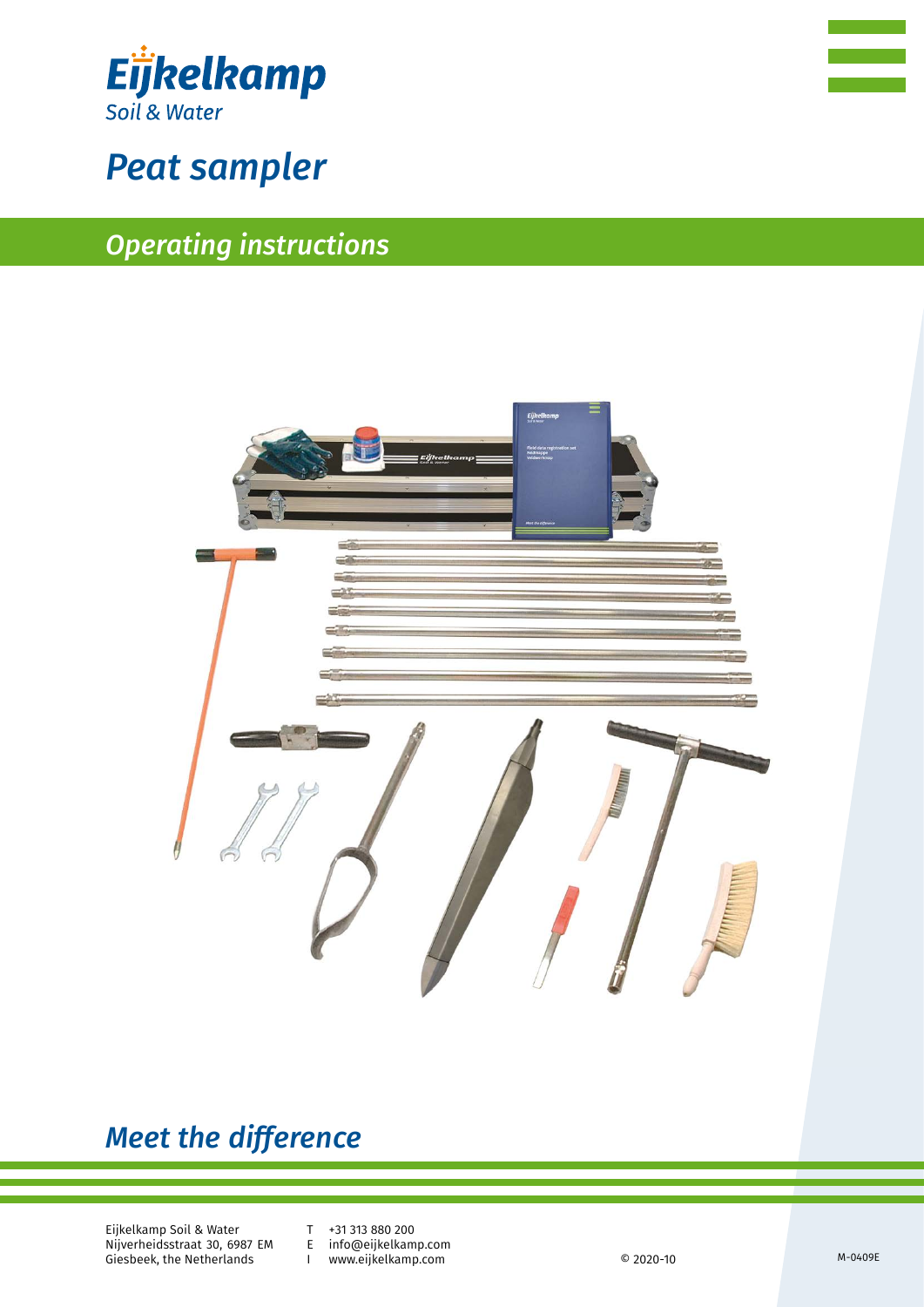# **Contents**

Nothing in this publication may be reproduced and/or made public by means of print, photocopy, microfilm or any other means without<br>previous written permission from Eijkelkamp Soil & Water. Technical data can be amended wi Eijkelkamp Soil & Water is interested in your reactions and remarks about its products and operating instructions.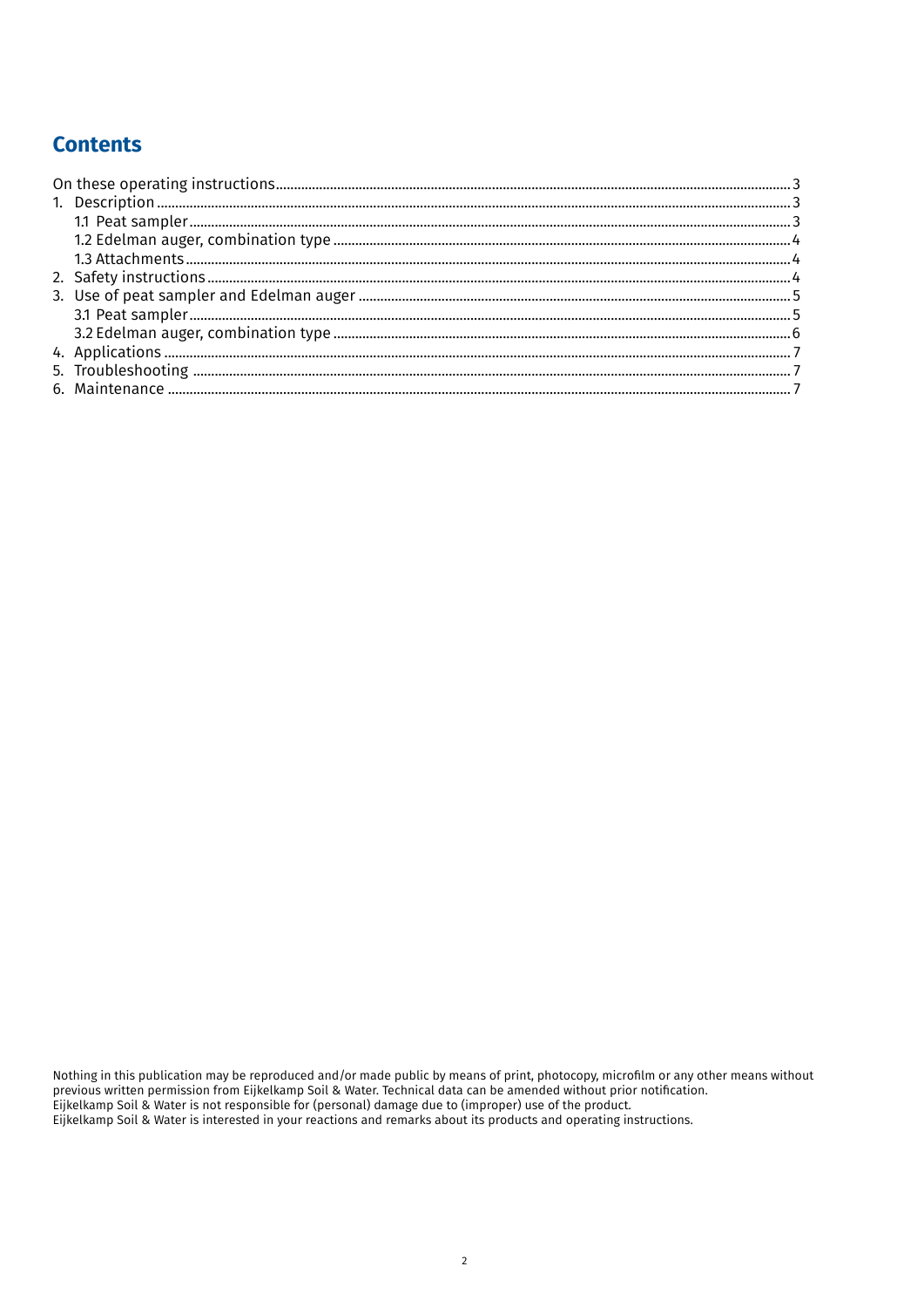### **On these operating instructions**



**If the text follows a mark (as shown on the left), this means that an important instruction follows.**



**If the text follows a mark (as shown on the left), this means that an important warning follows relating to danger to the user or damage to the apparatus.The user is always responsible for its own personal protection.**

## **1. Description**

The standard peat sampler set consists, among other things, of the peat sampler and Edelman auger bottom parts, an upper part with detachable grip, extension rods, push/pull handle, a utility probe and various

accessories. To connect these parts a conical screw thread connection is used. The complete set is contained in an aluminium transport case.

#### **1.1 Peat sampler**

The stainless steel bottom part of the peat sampler has an auger body consisting of a halfcylindrical sample containing section or "gouge" (1) with a massive cone (2) at its bottom end. The gouge has one cutting edge and is sealed off by a hooked blade or "fin" (3) hinging on the auger body. The blade's top and bottom end's width is identical to the auger's width, but is wider in the middle. The protruding, rounded side has a cutting edge.

The massive cone serves to push aside the soil when the sampler is inserted. At that stage, the blade seals off the gouge. When the auger is given a half turn (180°) to fill the, resistance will cause the blade to remain in position. When the auger is hoisted, the other side of the blade seals off the gouge.

The peat sampler's operational depth is 50 cm. The gouge's diameter is 60 mm, contents ca. 0.5 litre (Sample diameter 52 mm).

The upper part measures 60 cm and has a detachable, synthetic handle. The extension rods measure 1 m.



*Peat sampler, side view (left) and cross section (right).*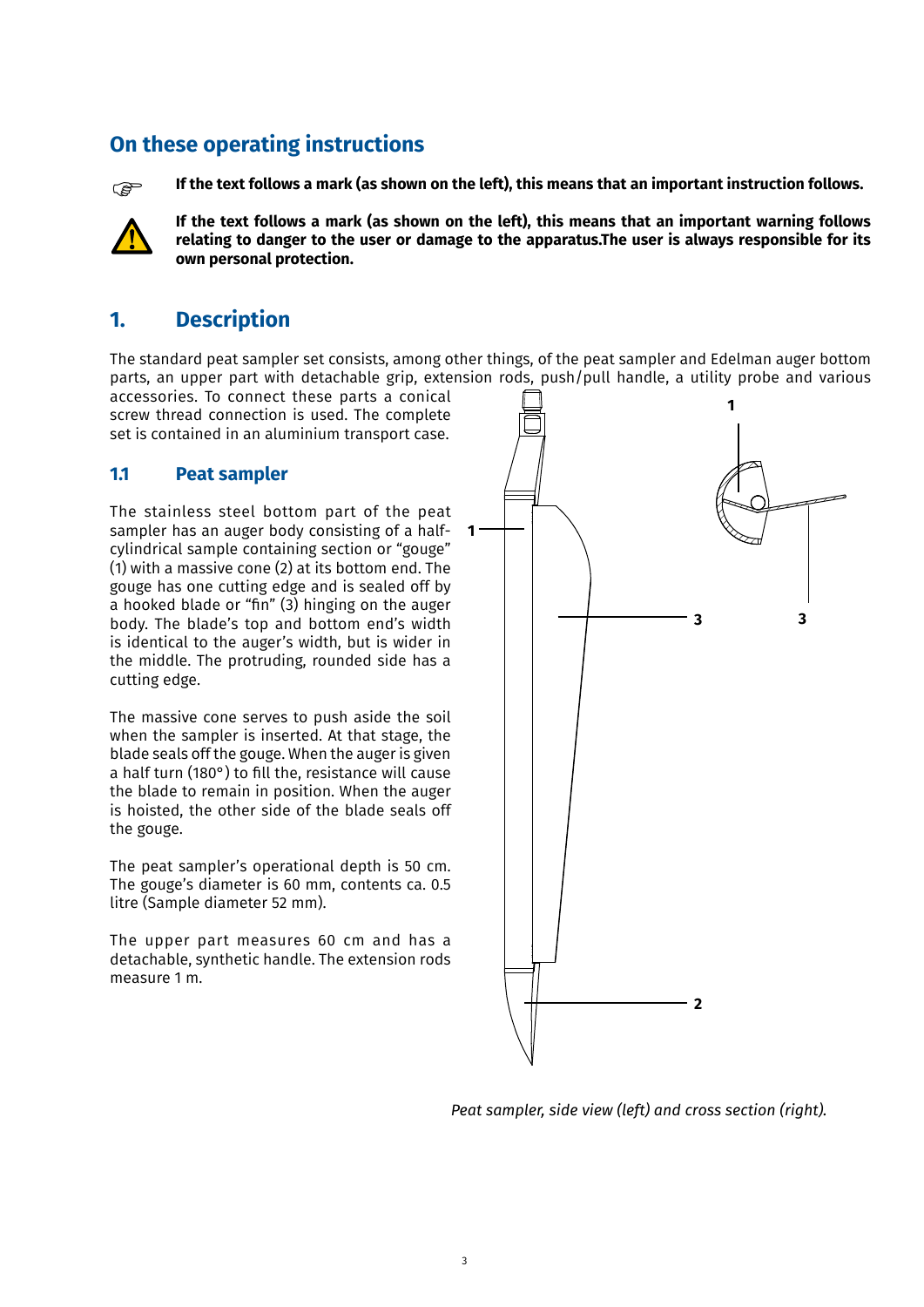#### **1.2 Edelman auger, combination type**

The Edelman auger body (see figure) is conical in shape and consists of two blades (1) joined in a cone (2). The top of the blades is welded to a bracket (3), which is connected to the auger rod (4). The blades are vaulted and when entering the soil the sample is dug up and evenly guided into the inside of the auger body. The vaulting of the blades not only promotes digging up but also ensures a firm grip of the sample while permitting easy emptying of the auger body.

The Edelman combination type auger's diameter (measured diagonally between the blades at the broadest part of the auger body) measures 10 cm, the blades measure 50 mm in width. This permits a good hold of moderately cohesive soils, while cohesive soils can easily be removed.

#### **1.3 Attachments**



Push/pull handle. The push/pull handle has two parts that can be fitted around a rod.

Once pressure is exercised on the two bars of the handle its construction ensures a firm hold of the rod.

#### Utility probe.

The fibre glass utility probe measures 105 cm and has a 19-mm cone diameter. The probe is well insulated; this ensures safely checking the substratum for cables, tubes and pipes in all types of soils.

### **2. Safety instructions**



**Prior to augering check for cables, tubes and pipes (inquire at your municipality or other relevant organisations). Use the utility probe to safely check the spot for augering. If necessary, select another spot.** 



**While augering, hold the auger by its synthetic handle. It is fully insulated should you hit an electricity cable.**



**Do not force, or pound on, the peat sampler. The use of a hammer may cause serious damage. Force may cause torsion of the blade, which may bend or snap.**



**Augers over 4 m should be handled in parts. This will prevent damage to the rods and reduce the risk of being hit by augers tipping over. This applies to inserting and hoisting the auger.**

**Be cautious during a thunderstorm. Lightning strokes often occur in the open field, in particular when one holds a metal auger.**

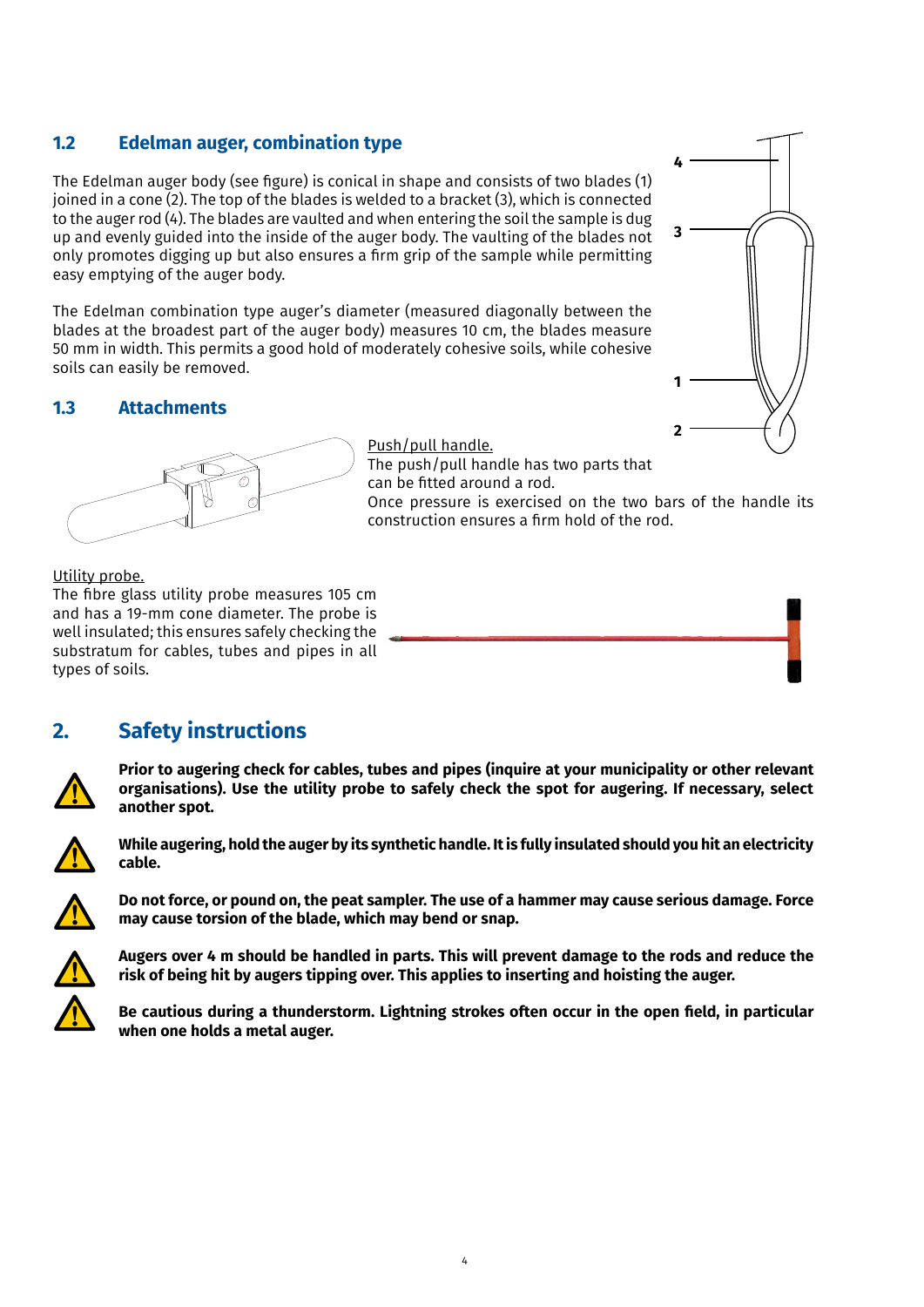# **3. Use of peat sampler and Edelman auger**

#### **3.1 Peat sampler**



**Prior to augering check for cables, tubes and pipes (inquire at your municipality or other relevant organisations). Use the utility probe to safely check the spot for augering. If necessary, select another spot.** 

- 1. Screw the synthetic handle onto the upper part.
- 2. Attach the bottom part with auger body to the upper part. If necessary, use one or more extension rods. Use spanner 20x22 to tighten the connections.
- 3. Turn the blade to fully seal off the gouge. The blade's protruding side should cover the flat, non-cutting edge of the gouge.
- 4. Insert the sampler vertically, without rotating it, into the soil or into the water to a chosen depth. The blade seals off the gouge so as to prevent it from filling up. The massive cone pushes the soil aside. The cutting edge cuts through the soil.





#### **While augering, hold the auger by its synthetic handle. It is fully insulated should you hit an electricity cable.**



#### **Do not force, or pound on, the peat sampler. The use of a hammer may cause serious damage. Force may cause torsion of the blade, which may bend or snap.**

5. At the chosen depth, give the auger a half turn clockwise. The gouge will make a half circle, pivoting on the blade's hinges. Resistance will cause the blade to remain in position,

whereas the gouge cuts through the soil and upon completion of a half circle is fully filled with sample material (see figures below). The blade seals off the sample inside.

- 6. Hoist the auger vertically; keep your back straight and your knees bent to prevent injuries. The blade fully seals off the gouge, so the sample will not mix with upper soil layers. If necessary, use the push/pull handle to ensure a full grip at a comfortable position.
- **In very weak soils or open water, hoist the sampler while gently rotating it to ensure that the blade remains in position. In addition, in open water the current may cause the gouge to open. Turn the sampler to ensure that the current pushes against the blade. P**
- 7. Upon withdrawal, lay the sampler flat on the ground, the blade on top of the gouge. Turning the blade a half circle in a horizontal position will clean the gouge, presenting a hardly disturbed sample laid out on the blade.



**Augers over 4 m should be handled in parts. This will prevent damage to the rods and reduce the risk of being hit by augers tipping over. This applies to inserting and hoisting the auger.**





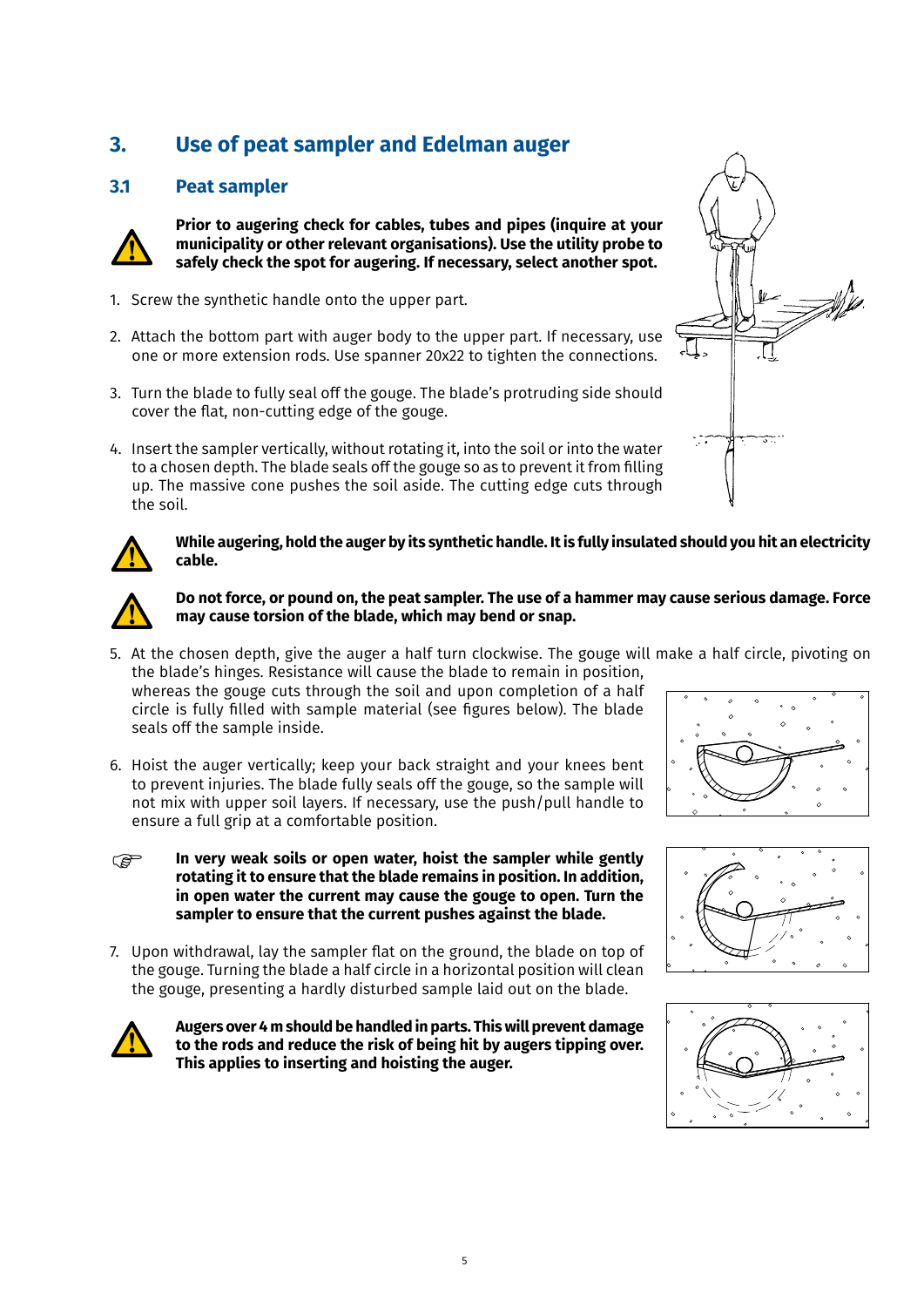

**Be cautious during a thunderstorm. Lightning strokes often occur in the open field, in particular when one holds a metal auger.**

Some remarks:

- $\Box$  It is possible to auger at any chosen depth to take a sample (a depthspecific sample). Usually, pre-augering to a chosen depth will not be necessary.
- $\Box$  To determine the sampler depth (in particular in open water), it is recommended to apply variable grade marks to the extension rods (an elastic band or sleeve).



- $\Box$  Coarse, fibrous or stony soils may cause the blade not to seal off the gouge well. This may result in loss of sample.
- $\Box$  Resistance incurred upon insertion of the massive cone and of the blade may hamper sampling in stiff soils. The resistance may cause torsion of the auger body, or the blade to bend. In that case, it is advised to pre-auger using the Edelman auger (see paragraph 3.2).

#### **3.2 Edelman auger, combination type**

- 1. Hold the auger by its handle and rest it vertically on the ground (see figure).
- 2. Upon 2¼ rotations (360°), the auger should have dug 10 cm. The auger body will be filled up to its bracket with slightly disturbed soil material. Depending on the type of soil additional rotations may be necessary.

#### **Always rotate clockwise. P**

- 3. Cut off the sample rotating a full turn (360°) without pressing down, and hoist the auger while gently rotating it.
- 4. To release the cohesive material hold the auger askew on the surface (see figure), rotate the auger 180° while pressing it into the ground. The sample should detach itself and can be taken out by hand or by lightly tapping the auger. Moderately cohesive material will detach itself immediately.
- 5. After pre-augering, the peat sampler can be used for sampling (see figure and paragraph 3.1)

Caution:

- $\square$  Do not overfill the auger body. Superfluous material will coat the auger hole, which hinders pulling out subsequent soil samples. When augering under the water table an overfilled auger acts like a plunger, which hampers hoisting the auger and results in loss of sample material.
- $\square$  Loss of sample material. Hoist the auger with sample while lightly rotating it, do not pull it straight out.